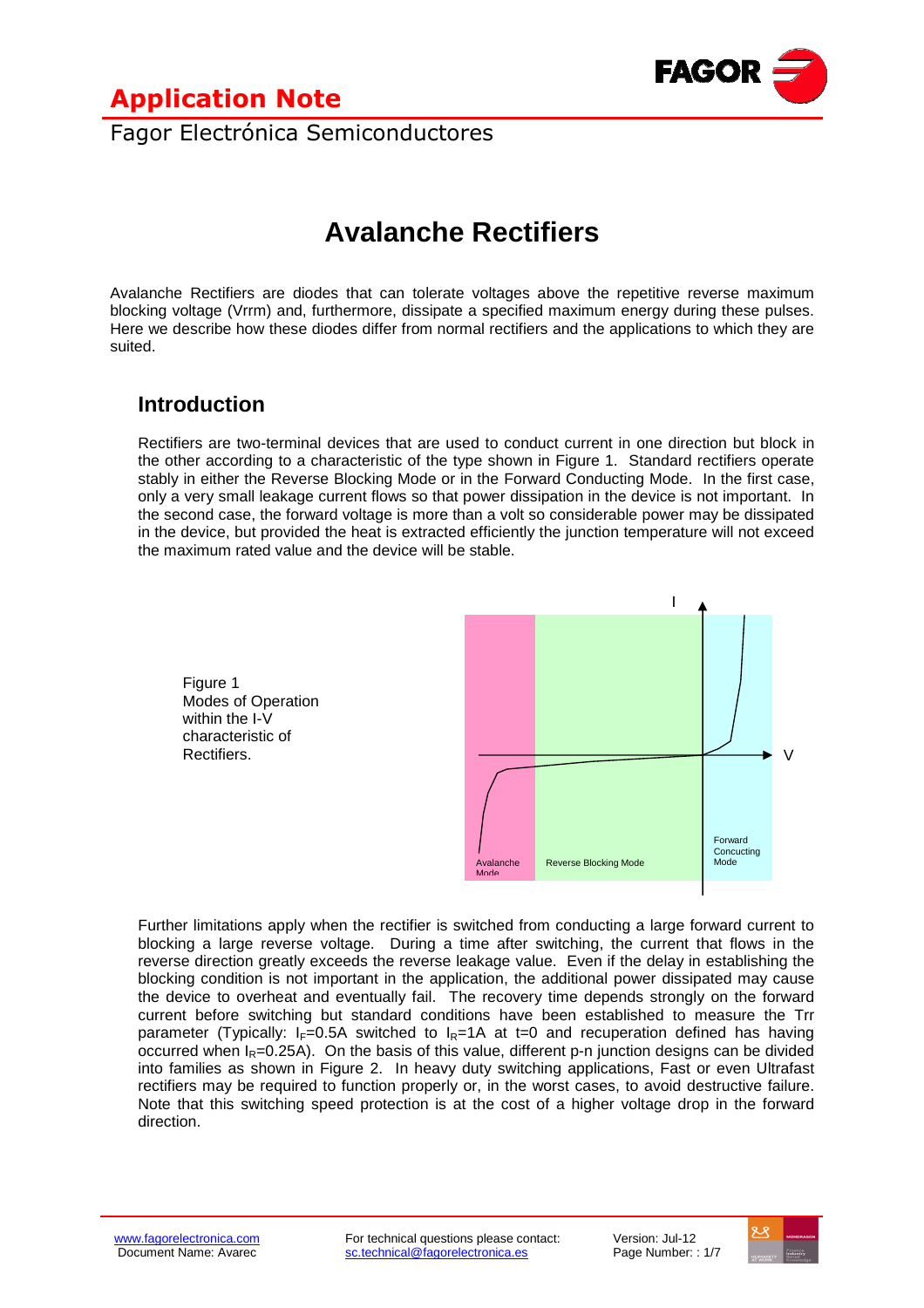

### Fagor Electrónica Semiconductores



#### **Avalanche Mode**

Irrespective of recovery time, if the voltage is excessive in the reverse direction in any of these rectifiers, the Avalanche Mode is entered. The current can increase rapidly and significant power can be dissipated in the device. Standard rectifiers are not designed to handle such dissipation and may fail. To ensure that this does not happen in circuits with capacitances that can charge to the peak applied voltage ( $V_p$ ), it is common practice to use rectifiers with  $V_{rm}$ ≥2 $V_p$ . In circuits with inductances however, this choice may not be sufficient to prevent Avalanche in the device. Diodes designed to suppress voltage spikes are designed to operate under these conditions.

#### **Applications of Avalanche Diodes**

In electronic circuits that regulate the power delivered to inductive loads (relays, motors, lamp ballasts, etc) by switching, special precautions are required to deal with the energy stored in these inductances.



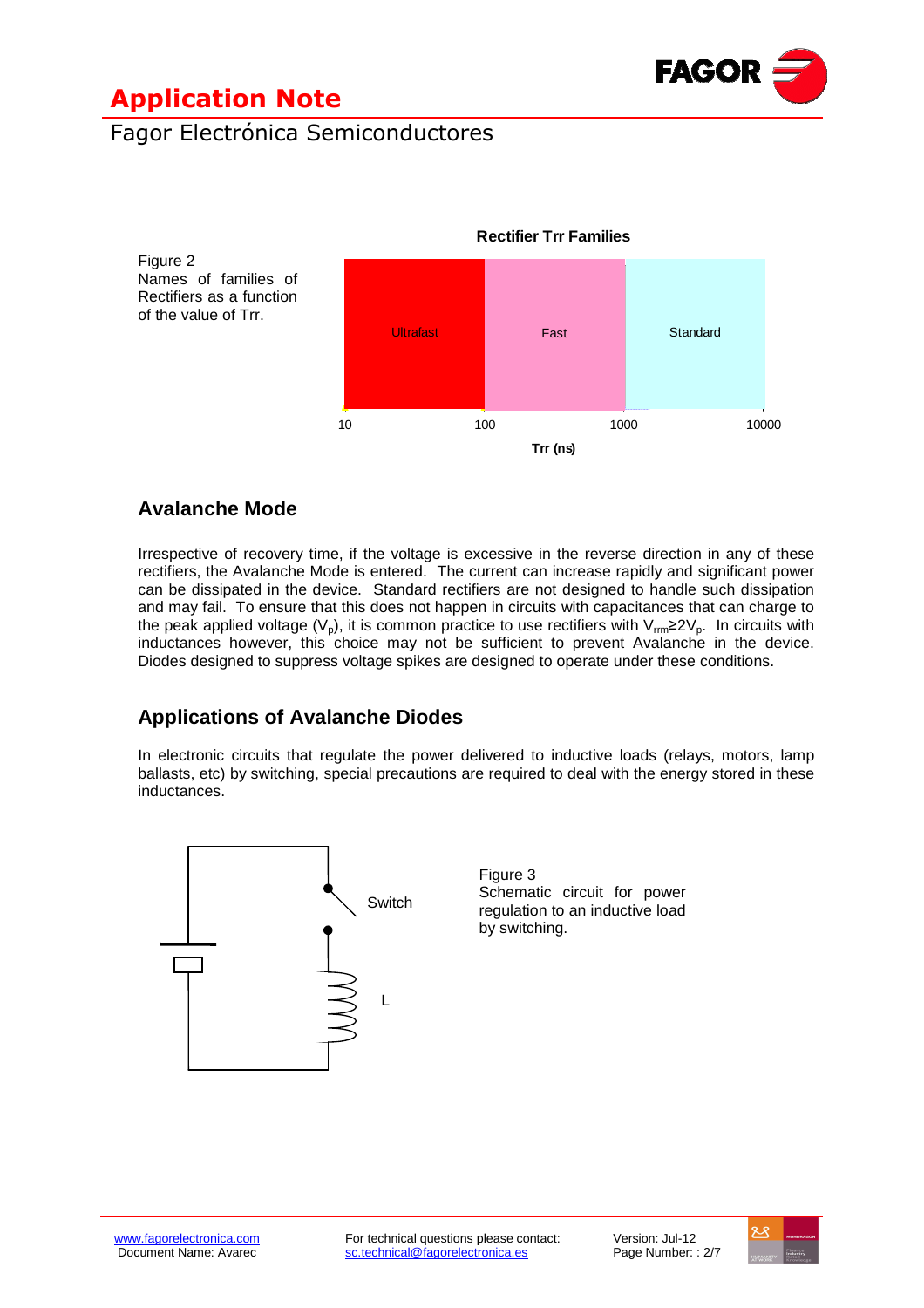

### Fagor Electrónica Semiconductores

When the switching element (Transistor, Thyristor, Relay etc) is closed ( $t=0$  Fig. 4) the supply voltage is immediately applied across the load. The inductance restricts the rate at which the current increases exponentially until it is limited by the internal resistance of the coil (R). The time constant is given by R/L.



Figure 4

The current and voltage in an inductive load switched on at  $t=0$  and off at  $t=10$  for an inductive load (a), the corresponding graphs for a circuit with a flyback diode (b) and those of one with an avalanche diode (c).

The energy stored in the inductance is determined by the inductance and the current flowing through it prior to switching.

$$
E_R = \frac{1}{2}LI^2
$$

When the switch is opened, the supply is removed but the inductance generates a back emf or 'flyback´ to prevent the current dropping to zero.

$$
V_R = -L\frac{dI}{dt}
$$

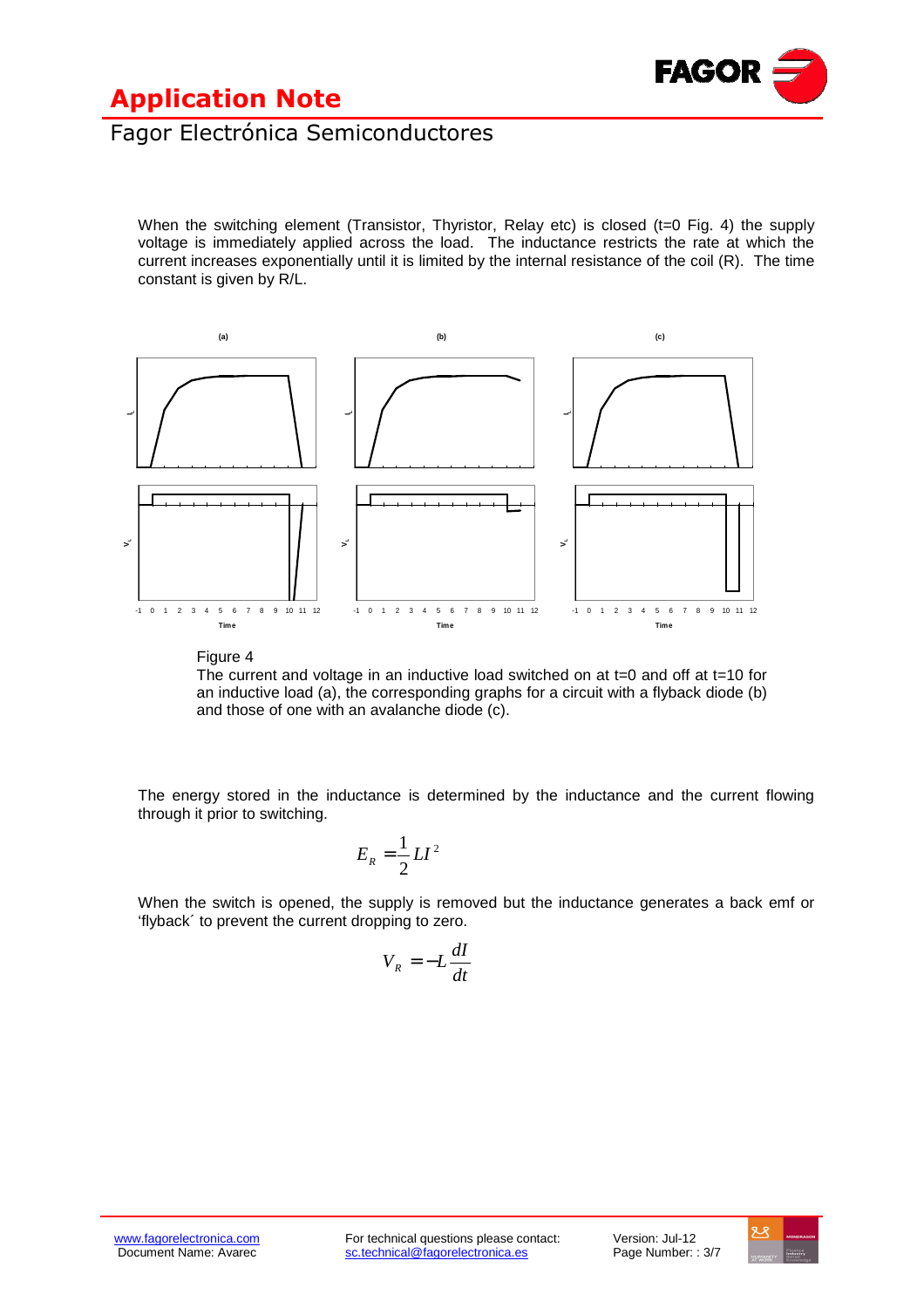

#### Fagor Electrónica Semiconductores

The energy stored in the inductance forces it to act as a voltage source. Notice that the magnitude to the voltage is not limited as it would be in the case of energy stored in a capacitance. This voltage is negative and increases until eventually arcing occurs, usually across the switching device (Fig 4a). Not only is the switching element likely to be damaged but this arcing will also cause energy to be radiated as electromagnetic noise.

To avoid such arcing it is common practice to connect a diode across the inductive load. This 'flyback' diode prevents the appearance of the flyback voltage by allowing the current to continue to flow in the inductance after it has been switched off. The surge voltage is limited to the forward voltage drop across the diode.



The energy is dissipated very slowly in R and in the forward-biased diode (Fig. 4b).

In cases where the time taken to dissipate the inductively stored energy must be short, rather than preventing the flyback voltage, it can be controlled. The voltage surge can be suppressed at a value  $V_{BR}$  which, although much greater then the forward voltage drop in a flyback diode, does not damage the switching device. This allows the energy to be dissipated several orders of magnitude more quickly. This can be done by connecting an avalanche diode across the switching element. When the switch is ON, the diode is short-circuited. After switching off, the flyback voltage reverse biases the diode into the avalanche condition allowing the stored energy to be dissipated in it.



Figure 6 Schematic circuit with an avalanche diode connected across the switching element.

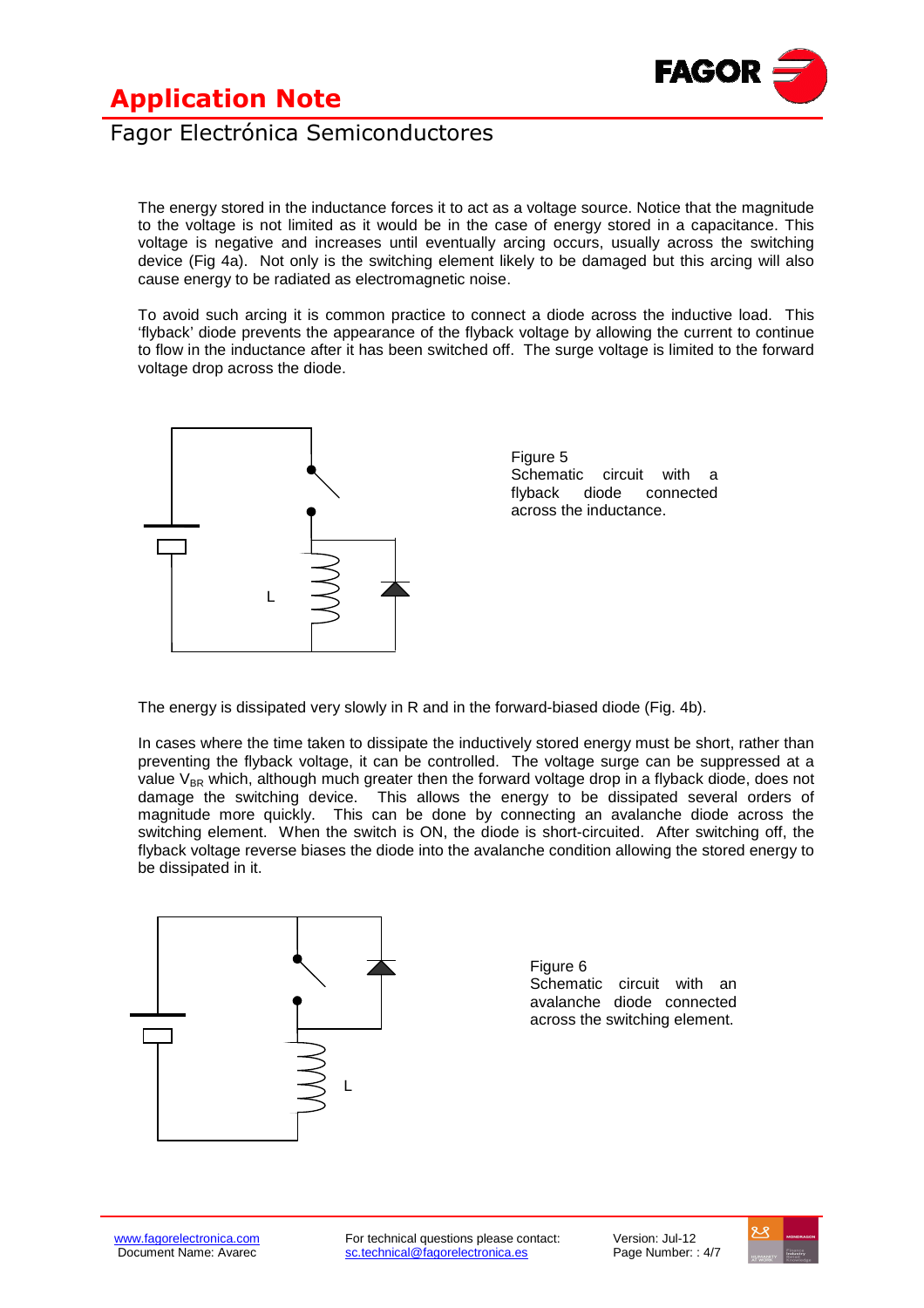

### Fagor Electrónica Semiconductores

In order to completely dissipate the inductively stored energy, current must be allowed to flow for the time necessary.



An additional feature of Avalanche diodes is that they can be connected in series with confidence that the power dissipated when the chain reaches the avalanche condition will divide fairly evenly among the individual diodes and the total energy that can be safely dissipated and the total VBR that the switching device must withstand will be close to the sum of those of the individual diodes in the chain.

Notice that in the simple schematic of Fig. 6 the Avalanche Diode is never forward biased. Under these circumstances a standard Avalanche Rectifier is adequate. On the other hand, Fast devices should be chosen in switching applications where the Avalanche Diode must also pass large forward currents.

#### **Avalanche Diode Chip Design**

The Avalanche mechanism occurs when the electric field in a reverse biased p-n junction reaches values that accelerate mobile carriers sufficiently that they generate more mobile carriers. The passage of current at those points where avalanche initially occurs is initially stable and reversible. When the cores of these regions heats so much that more carriers are generated thermally, a regenerative process called 'thermal runaway' leads to local melting of the silicon and to destruction of the device.

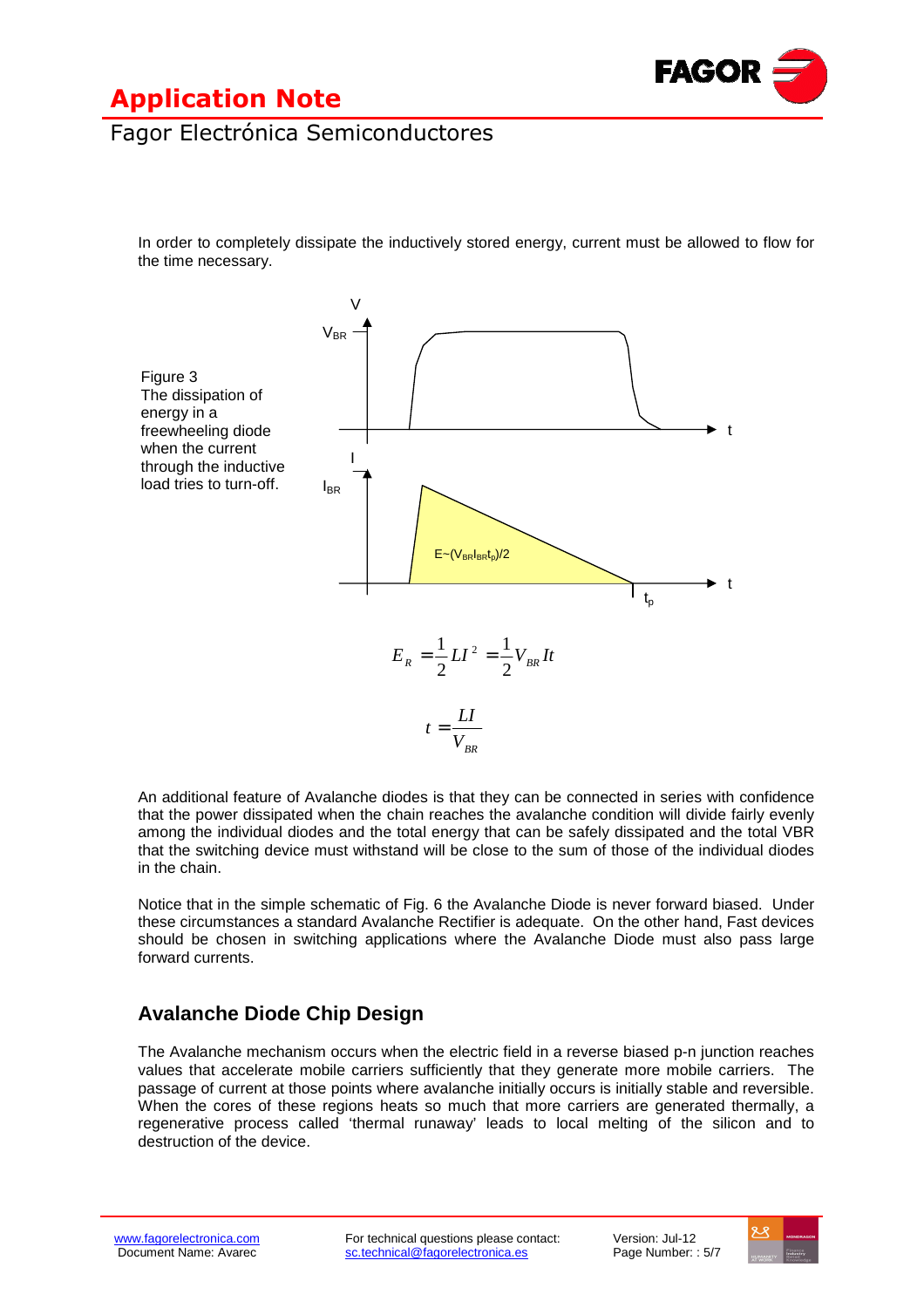

### Fagor Electrónica Semiconductores

In order to maximise the capacity of the device to operate stably under Avalanche conditions it is necessary to optimise both the level and homogeneity of the semiconductor doping at the junction. In addition, it is necessary to take special precautions at the junction terminations to ensure that the area of the chip in which avalanche initially occurs, is as great a fraction of the chip area as possible.

In this way, the much longer pulses of voltage and current can be sustained across the device and more inductively stored energy can be safely dissipated without damaging the device. In Figure 4 a general purpose rectifier is compared with the new avalanche rectifier.



Figure 4. The voltage across (above) and the current through (below) a during the discharge of inductively stored charge. The measurements for a general purpose ultrafast rectifier (FUF4007) are shown on the left and those of the new Avalanche Rectifier design (FES1M) are shown on the right